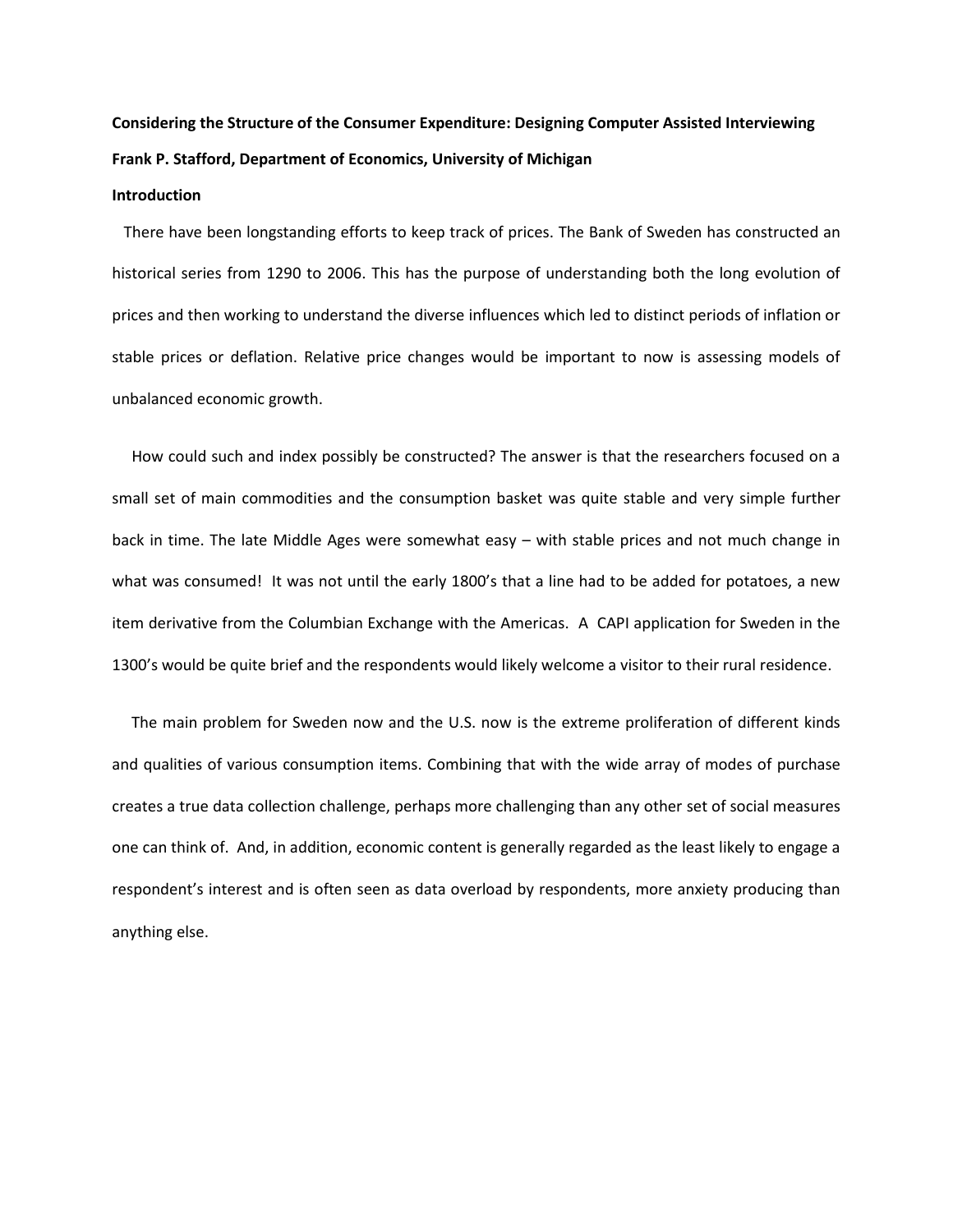

Source: "The Evolution of Swedish Consumer Prices, 1290-2008," Rodney Edvinsson and Johan Söderberg, Bank of Sweden. The CPI2 allows for replacement of the coinage after periods of high inflation.

## Figure 1 Swedish Prices, 1290-2006

 If we go fast forward to 2010 for the U.S., we have the Google Price Index, constructed from on-line transactions. This highlights a growing complication in modern times – which is the wide range of purchasing modes and combined modes, such as both paying bills on-line and buying things on a sporadic basis. Such transactions may be missed without activating some recall of purchasing mode.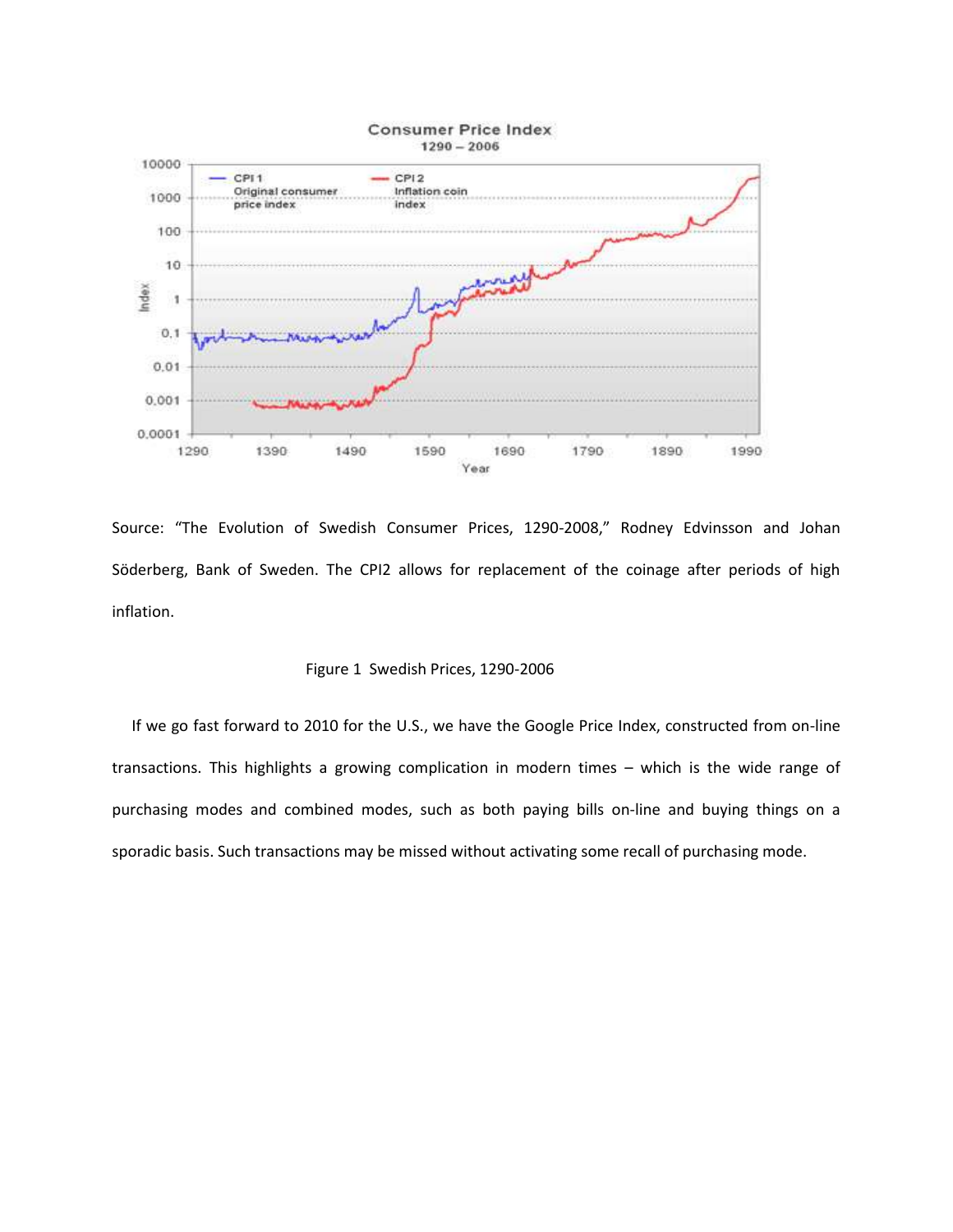#### **II. Design Themes**

 The main themes to be kept in mind when redesigning a modern consumer expenditure survey is the ways in which the information reporting burden of the respondent can be controlled yet at the same time valid answers to quite detailed information – of the sort not on the minds of the respondent in that form – can be captured. A major theme is flexibility in reporting yet maintaining an overall standardization. This is possible with modern, high quality data collection software. One of several areas where we have used a flexible interviewing structure in the Panel Study of Income Dynamics is the use of Event History Calendars over the phone. In this situation the respondent cannot see the actual screen calendar, but the calendar design allows flexibility and a more conversational approach for the respondent. The interviewer also gets benefits from this flexibility and has the advantage of seeing the screen entries. The software can be designed to have on-the -fly calculations and checks for answers that don't ad up – this can lead to soft or hard checks.

 Hard checks may arise when the respondent reports a time gap between jobs with no labor force status for the intervening period. A check is also created to see if the adding up of subcomponents exceeds some benchmark – such as being more that 52 weeks per year. Here the flag is a 'soft check' where the internal processing within CAI produces an unlikely match or mismatch, but may be the result of rounding the duration of some labor market spells. These checks can trigger an interviewer inquiry, but unlike a hard check, where reconciliation is mandatory, the soft check allows the interview to continue.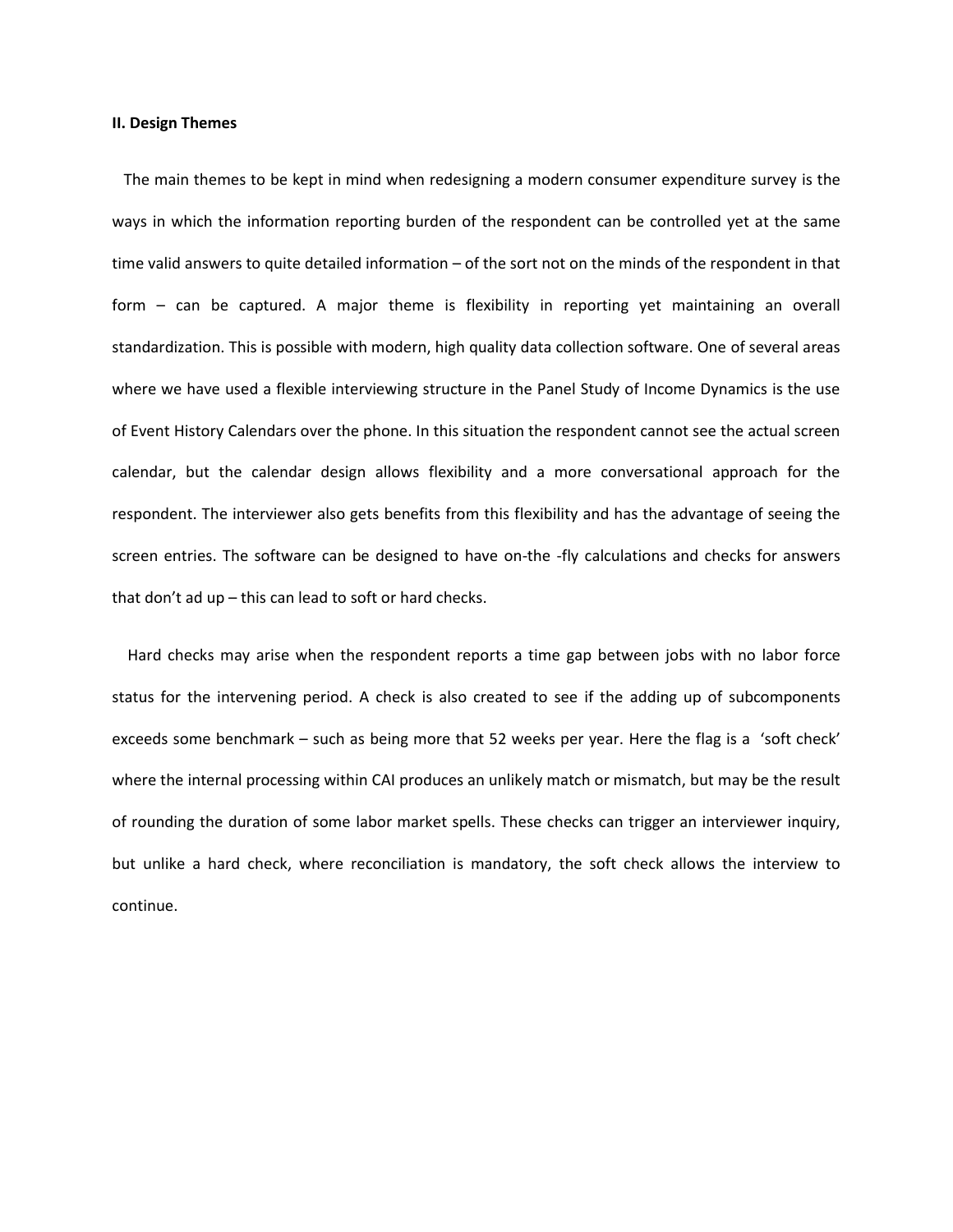## Figure 2 Employment Even History Calendar



# INCORRECT REPORTING OF TIME AWAY – "VACATION SPELL"

 Above is a screen capture from the employment Event History Calendar used in the 2009 and 2011 PSID. Two points of interest are the tabs on the left which are different possible employment domains as defined in the CPS. Since there are clear rules as to what the domains are and that they are mutually exclusive, the data can be collected in order but can also allow the interviewer to backtrack and edit prior reports as new information occurs to the respondent. And as information is filled in various checks can be run, such as the one above, where the respondent reported a vacation when it should have been a period of being out of the labor force.

 Several methods checks have been carried out for such data and a recent one was to see the potential for alignment of the start of spells of unemployment from the reported moths of receipt in 2008 with the onset of a spell of unemployment. This matchup is shown in Figure 3. There are most of the spells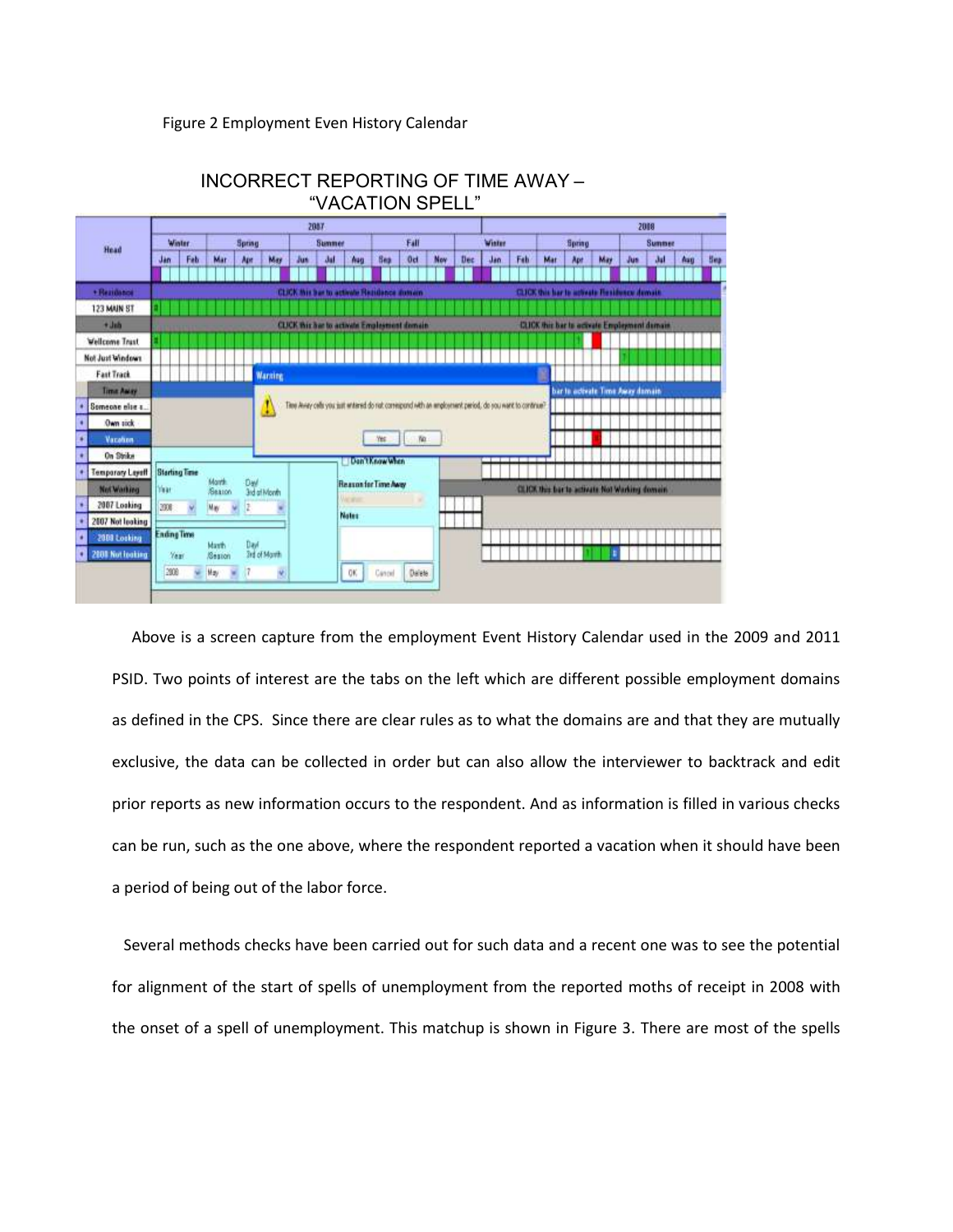followed by UI receipt soon after. The few separated from the start could be either errors or delayed and or disputed receipt of benefits.



Figure 3 Alignment of UI Receipt and Start of Spell from the EHC

 The concept of flexibility and interaction has been applied in the effort to gain consumption measures in the American Life Panel (ALP). Another element is asking the respondent to report quite wide aggregate subtotals of consumption. Both ALP and PSID rely on quite global measures. In the case of the PSID consumption is not in a given section of the CATI application but is scattered throughout the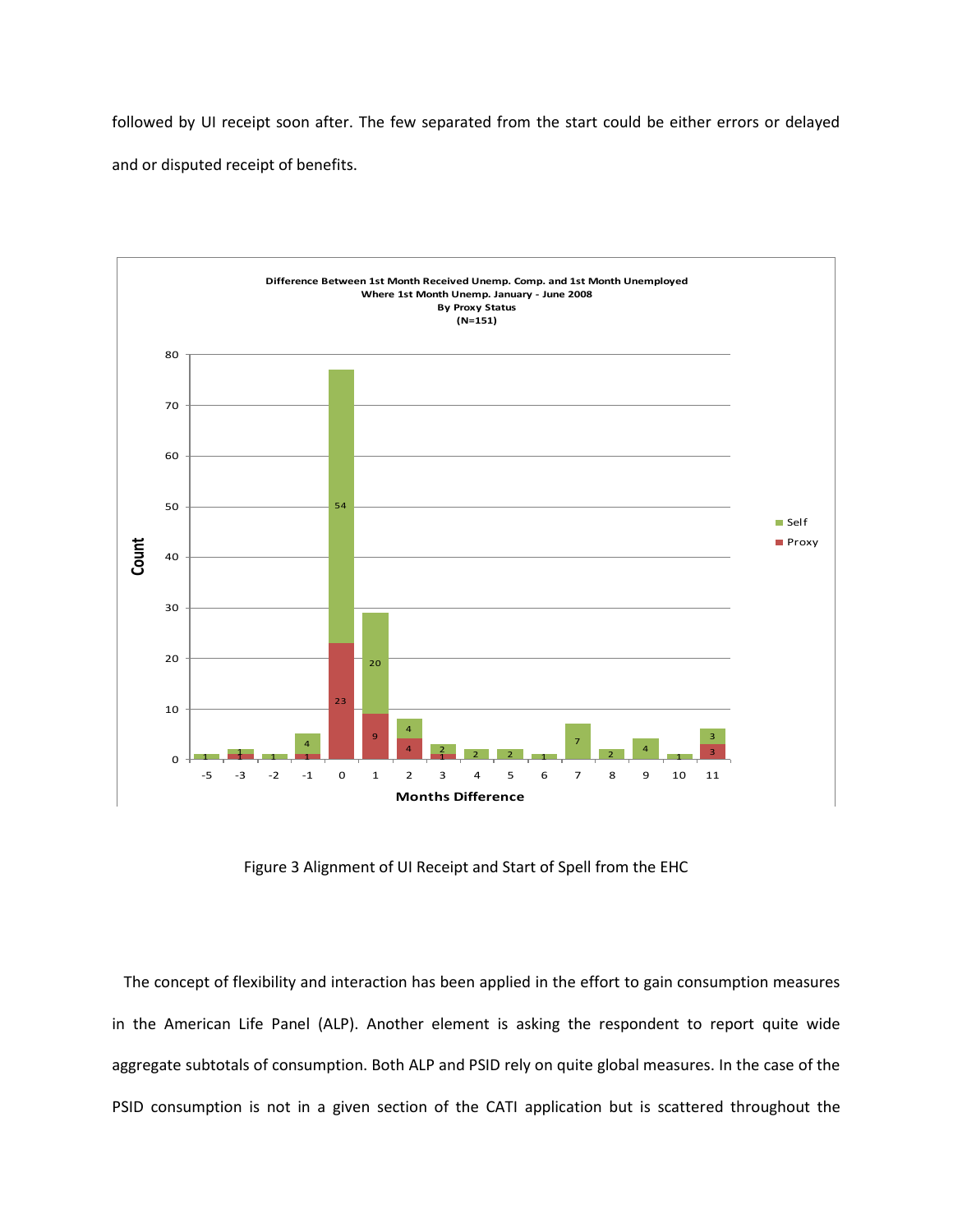application. Possibly this helps avoid the feeling of a long section with a list of spending categories. For broad total expenditures the PSID and CE align quite well.

| Table 1. Ratio of average consumption expenditures in PSID |      |      |      |  |  |
|------------------------------------------------------------|------|------|------|--|--|
| to Consumer Expenditures Survey                            |      |      |      |  |  |
|                                                            |      |      |      |  |  |
|                                                            | 1999 | 2001 | 2003 |  |  |
| Total                                                      | 0.96 | 1.02 | 1.01 |  |  |
| Food                                                       | 1.03 | 1.08 | 1.1  |  |  |
| Housing                                                    | 0.94 |      | 0.97 |  |  |
| Transportation                                             | 0.86 | 0.95 | 0.94 |  |  |
| Education                                                  | 1.16 | 1.31 | 1.13 |  |  |
| Childcare                                                  | 1.21 | 1.25 | 1.26 |  |  |
| Health care                                                | 1.04 | 1.1  | 1.14 |  |  |
| Source: Li, Schoeni, Danziger, Charles (2010), table 3.    |      |      |      |  |  |

.

 A similar structure of fewer, more aggregate items has also been employed in the American Life Panel (ALP). (See Table 2.) The strategy there and in the PSID is to carefully select the recall periodicities to match the expenditure category. So, spending that occurs only occasionally such as a home repair or renovation can be referenced in terms of the prior year (or calendar year) while food at home can be reported weekly or monthly. Also giving the respondent flexibility in the choice of time interval can be considered, and in the case of PSID this is referred to as the 'pers' – per week, per month,… A similar design issue has been addressed in the recall periodicities for ALP. Mode of purchase can be added to the classification system – at least as a way to encourage better recall.

# Table 2.

A classification of spending categories by regularity and frequency of expense

| Regularity                     | Frequency        | Examples                                              |
|--------------------------------|------------------|-------------------------------------------------------|
| Somewhat regular High (weekly) |                  | Food, gasoline                                        |
| Regular                        | Medium (monthly) | Rent, utilities, prescription drugs (for some people) |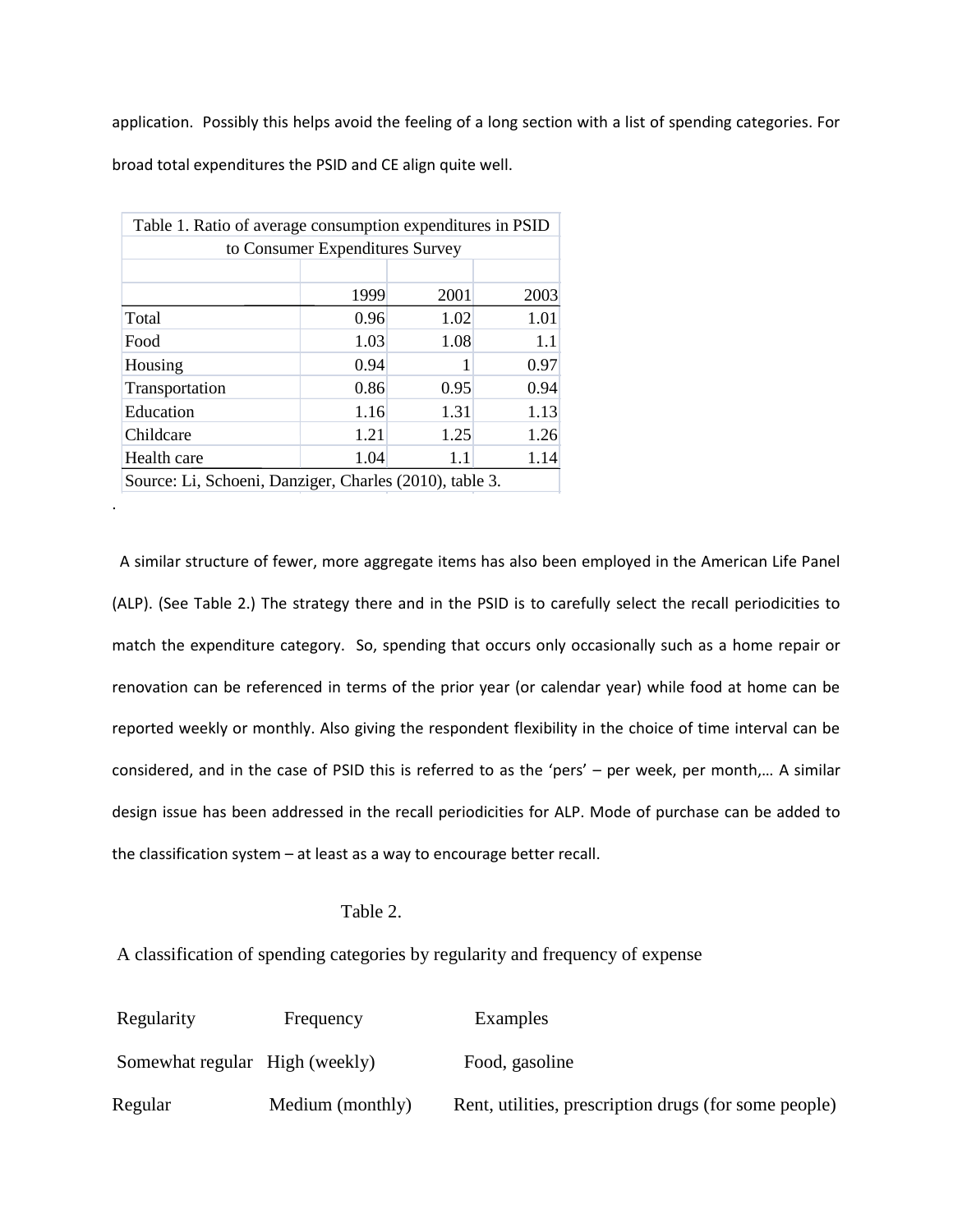Regular Low (annual/semiannual) Property taxes, auto license

Irregular Varies across households Clothing, health care copays

Big ticket items Usually less than once/year Automobiles, home improvements

Source: "Methodological Innovations in Collecting Spending Data: The HRS Consumption and Activities Mail Survey," Michael Hurd and Susann Rohwedder.

 An essential part of the process is an interactive reconciliation. This is true of the EHC approach and the expenditure approach in Alp. A partial screen capture is set out in Figure 4.

 In table 3 are presented the consumption totals from ALP May 2009 through April 2010 for 25 categories plus July, October 2009 and January, April 2020 for 11 additional items. As can be seen there are some general alignment and also some differences, notably for the age 65 and older group.

Table 3.

Spending Over a Year ALP and CEX

Total one-year spending

 ALP April 2009 – March 2010 CEX 2009

| All        | 45 or older | 65 or older |
|------------|-------------|-------------|
| ALP 41,723 | 43,814      | 40,582      |
| CEX 43,596 | 44,147      | 35,706      |

Source: Michael Hurd and Susann Rohwedder, " Effects of the Economic Crisis on American Households," Working Paper, RAND, 2010. Note: CAMS also has higher totals than CEX in oldest age group.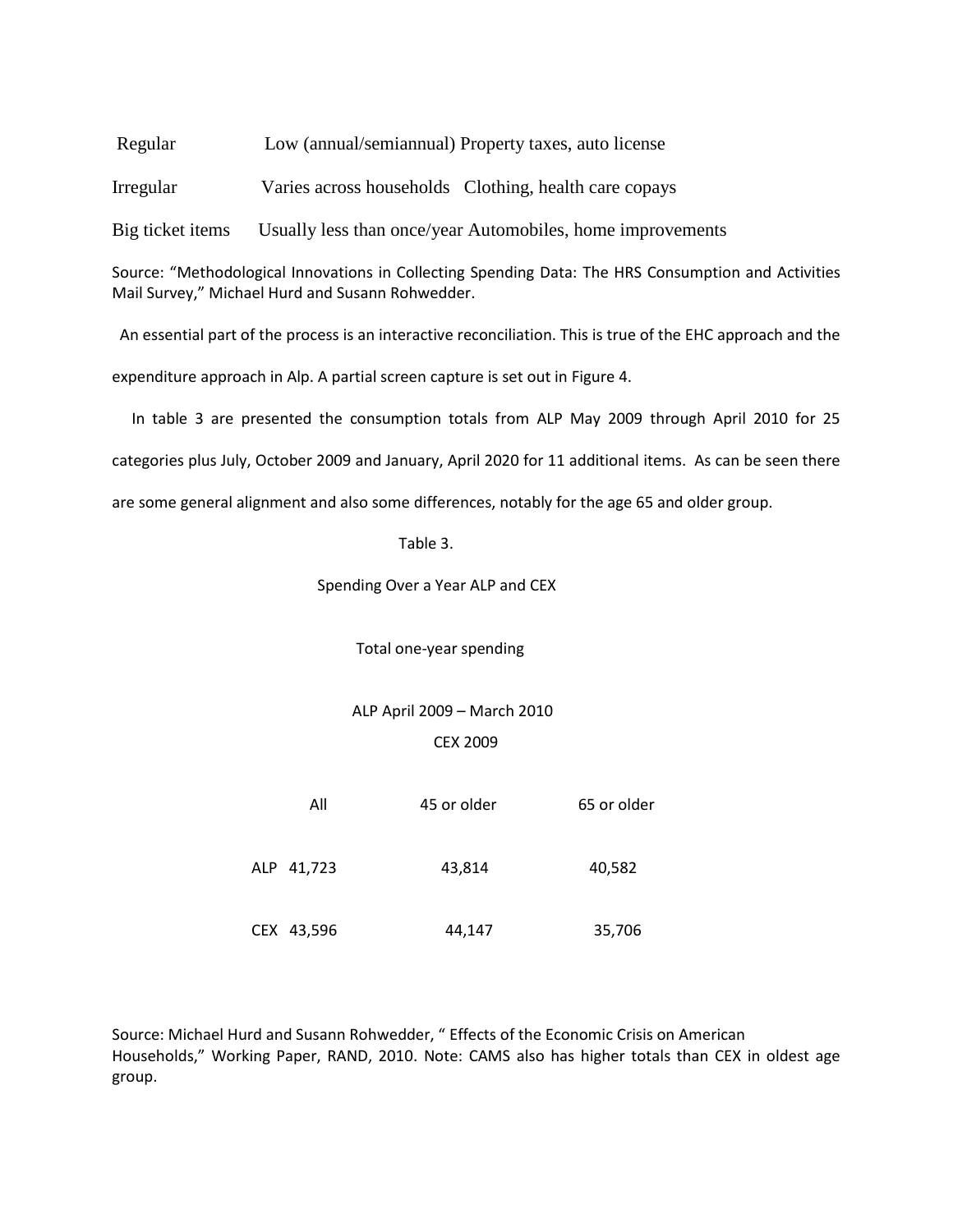II. A Proposed Structure.

l

 The CAI structure that could be considered in the redesign of the Consumer Expenditure Survey has the following components.

- 1. First obtain the labor force status of the family members age 15 and older as of the survey data and the prior calendar year. Then a summary measure of labor income from the prior calendar year period. In the PSID we have attempted to get income from a year prior to the last calendar year (t-2). Over the period, 1997 – 2007 we implemented various forms of this and have concluded that only major components such as labor income of the respondent and spouse and total family income can be meaningfully obtained.  $^1$  Possibly more detail could be obtained from shorter versions of income from the prior calendar year. As a summary add any other main component and then implement a CAI-based, preliminary total income for the family for year t-.
- 2. To this one might add questions on any unusual sources of income such as an inheritance or a pension (cashed in). Or major reductions in debt or transfers to others outside the family. This could be used to define an 'annual cash flow available for consumption' or ACFC.
- 3. Next go through a set of rather global expenditure categories, using recall periodicities to match the expenditure category. The level of aggregation should be quite high. These aggregates should be design to match the existing CE categories but in less specific detail.
- 4. After going through the broad categories there should be a reconciliation phase in which the components are added to a total. The respondent can then be questioned along the lines of "I get a total of about \$MM? Does that seem about right to you? Here one could implement soft

<sup>&</sup>lt;sup>1</sup> Yeung, W.J., Stafford, F., and Andreski, P. 2008. Assessing the Quality of Income Data Collected on A Two-Year Periodicity: Experience from the Panel Study of Income Dynamics. *Survey Research: Method and Application,* 23: 34-80.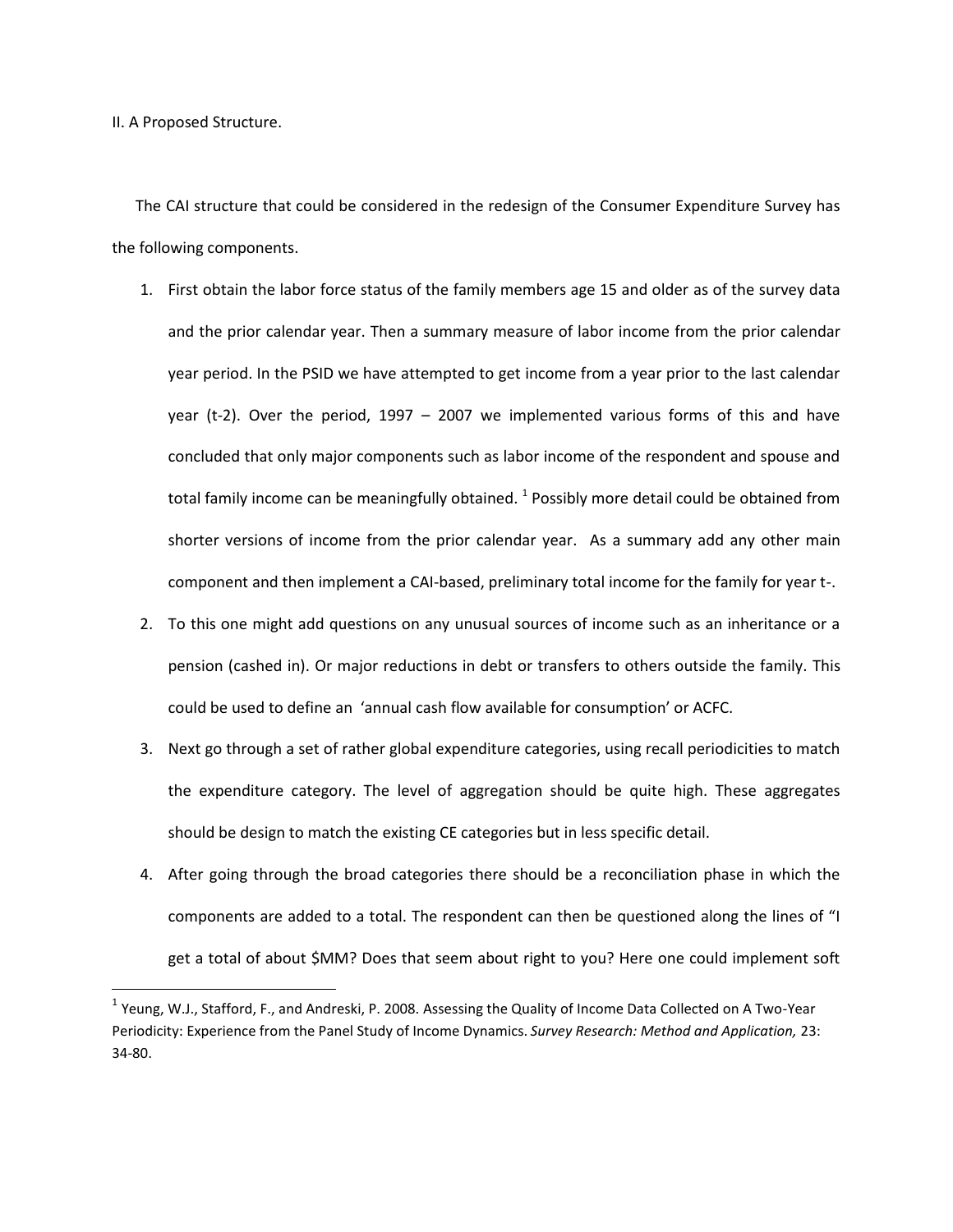checks in the difference between total income and of ACFC. Then an interactive process of some, but not of excessive reconciliation, could be used.

- 5. After going to this point the next step would be to select at random a single consumption domain for added detail, Here the starting point could be the categories set out in Appendix B of  $CPI$  Requirements of  $CE<sup>2</sup>$ . For example, a given family may be assigned at random to AA (Men's Apparel), AB (Boys' Apparel), AC (Women's Apparel), AD (Girls' Apparel). These detailed categories seem to be quite challenging and the CAI for the design of each should be quite different and should recognize both the range of potential items and also work on mode of payment . Were the items in AC0380311 (women's sport coats, tailored jackets) bought at a store, via a catalog, via a website,…)
- 6. Mode of Purchase. For the specific domain of spending the respondent should be encourage to recall all the ways in which purchase may be carried out – including stores and maybe kinds of stores, catalogues, open markets, internet transactions,….

 Spillover across categories. The categories seem quite distinct – but if one is in focus there may be a tendency for 'nearby' items to get picked up, and across the set of families randomly assigned to separate categories there could be an upward bias from an accounting perspective.

7. Gifts of goods. Gifts of services are going to be outside of the normal CEX realm. What of gifts of goods – especially from non-residential family members. To take an example, what if grandparents are paying for a non-residential grandchild's schooling? The grandparent did not expend in the sense of being in their consuming household. One way is to have this as a gift component that connects to ACFC. And for the receiving family it would be recorded as a boost in their ACFC in the form of an external gift that has a market transaction value. In any event

l

 $2^{2}$  CPI Requirements of CE, William Casey, mimeographed, June 17, 2010.